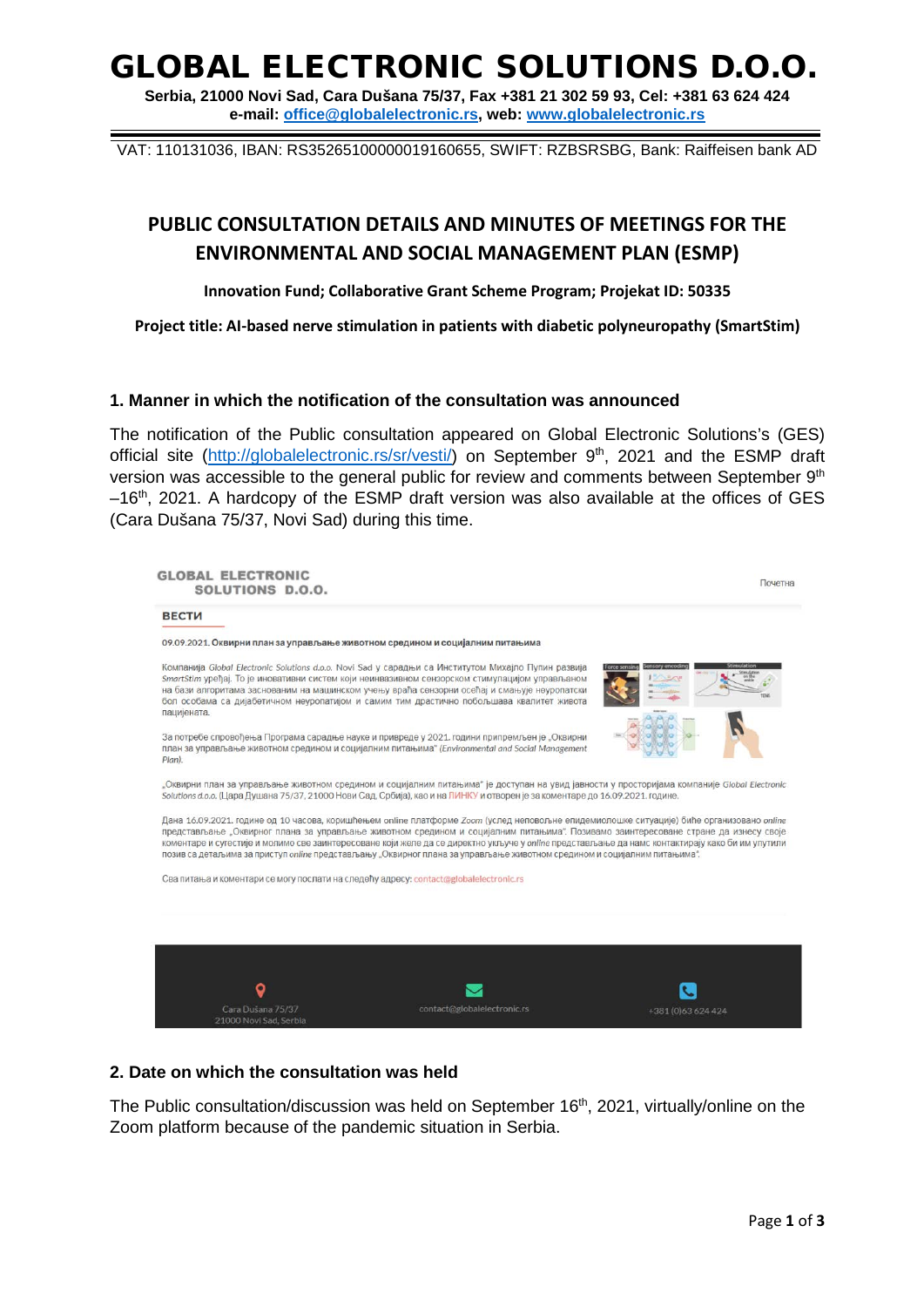# GLOBAL ELECTRONIC SOLUTIONS D.O.O.

**Serbia, 21000 Novi Sad, Cara Dušana 75/37, Fax +381 21 302 59 93, Cel: +381 63 624 424 e-mail: [office@globalelectronic.rs,](mailto:office@globalelectronic.rs) web: [www.globalelectronic.rs](http://www.globalelectronic.rs/)**

VAT: 110131036, IBAN: RS35265100000019160655, SWIFT: RZBSRSBG, Bank: Raiffeisen bank AD

#### **3. Location where the consultation was held**

Virtually/online at ZOOM platform, Meeting ID: 714 2383 0543, conducted from the office of Global Electronic Solutions d.o.o., Cara Dušana 75/37, Novi Sad.

#### **4. List of Attendees (Name, organization or occupation, contact details)**

- 1. Dr Sci Med. Tanja Ilic Institut za onkologiju Sremska Kamenica; Specialist of radiology; tanjailic@gmail.co
- 2. Dr Sci Med. Vladimir Ilic Fakultet sporta i fizickog vaspitanja Beograd, Professor in field of sport medicine – Specialist of sport medicine; drvladimirilic@gmail.com
- 3. Dr Sci Med. Milan Dobric Klinika za interventnu kardiologiju Beograd; Specialist of internal medicine; iatros007@gmail.com
- 4. Mr. Strahinja Dosen Aalborg University Denmark, Professor in field of Biomedical engineering; sdosen@hst.aau.dk
- 5. Mr. Milos Kostic Tecnalia Serbia d.o.o.; senior researcher in field of biomedical engineering; milos.kostic@tecnalia.com
- 6. Ms. Natalija Katic Intitute Mihajlo Pupin; researcher in field of biomedical engineering; natnatkatic@gmail.com
- 7. Mr. Nikola Jorgovanovic Global Electronic Solutions d.o.o.; General Manager; nikola.jorgovanovic@globalelectronic.rs